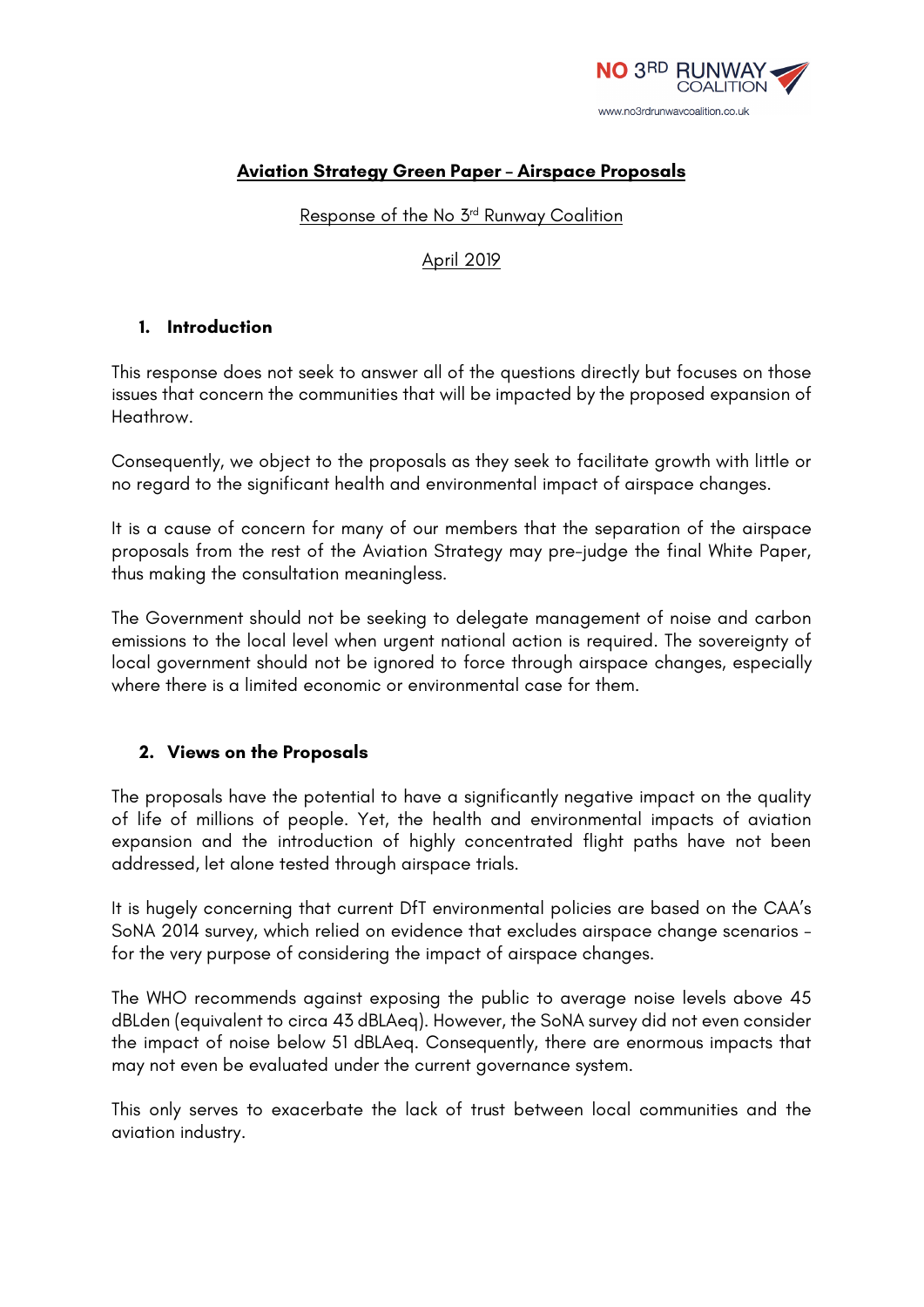

There is an absence of accountability in the wider UK aviation sector. In particular, it is felt that the governance structures have limited understanding in addressing quality of life impacts. Nor are many of the organisation properly equipped to address the environmental challenges of airspace changes.

If the intention of the legislation is to ensure that airspace changes across multiple airports is coordinated; what impact does this have on the airspace changes proposed by Heathrow as part of their expansion plans?

### **3. Scope for the use of the powers**

Before any new governance system is introduced, there should be statutory duties imposed on NATS and the CAA to reduce, minimise or mitigate significant adverse noise impacts of aviation.

There should be a role for local authorities in any new governance system that ensures that the impact on communities is properly considered.

# **4. Grounds for appeals**

It is vital that revisions to the governance of airspace is the responsibility of a completely independent body. This could provide an opportunity to include local authorities and for ICCAN to be empowered with the ability to turn down airspace change proposals.

# **5. Funding airspace change**

The aviation industry should fund all of the costs that are a consequence of its growth. This should include the full costs of mitigation of the environmental, health and social costs of airspace changes.

If social and health impacts cannot be avoided altogether, the full costs of mitigation (including comprehensive compensation packages) should be paid for by the airports reflected and recouped through landing charges and passenger levies.

Mechanisms should be created for local communities to bring forwards their own airspace change proposals.

### **6. Conclusion**

The proposals appear to be in conflict with aspects of Air Navigation Guidance (2017), which supports local solutions being arrived at between an airport and local communities.